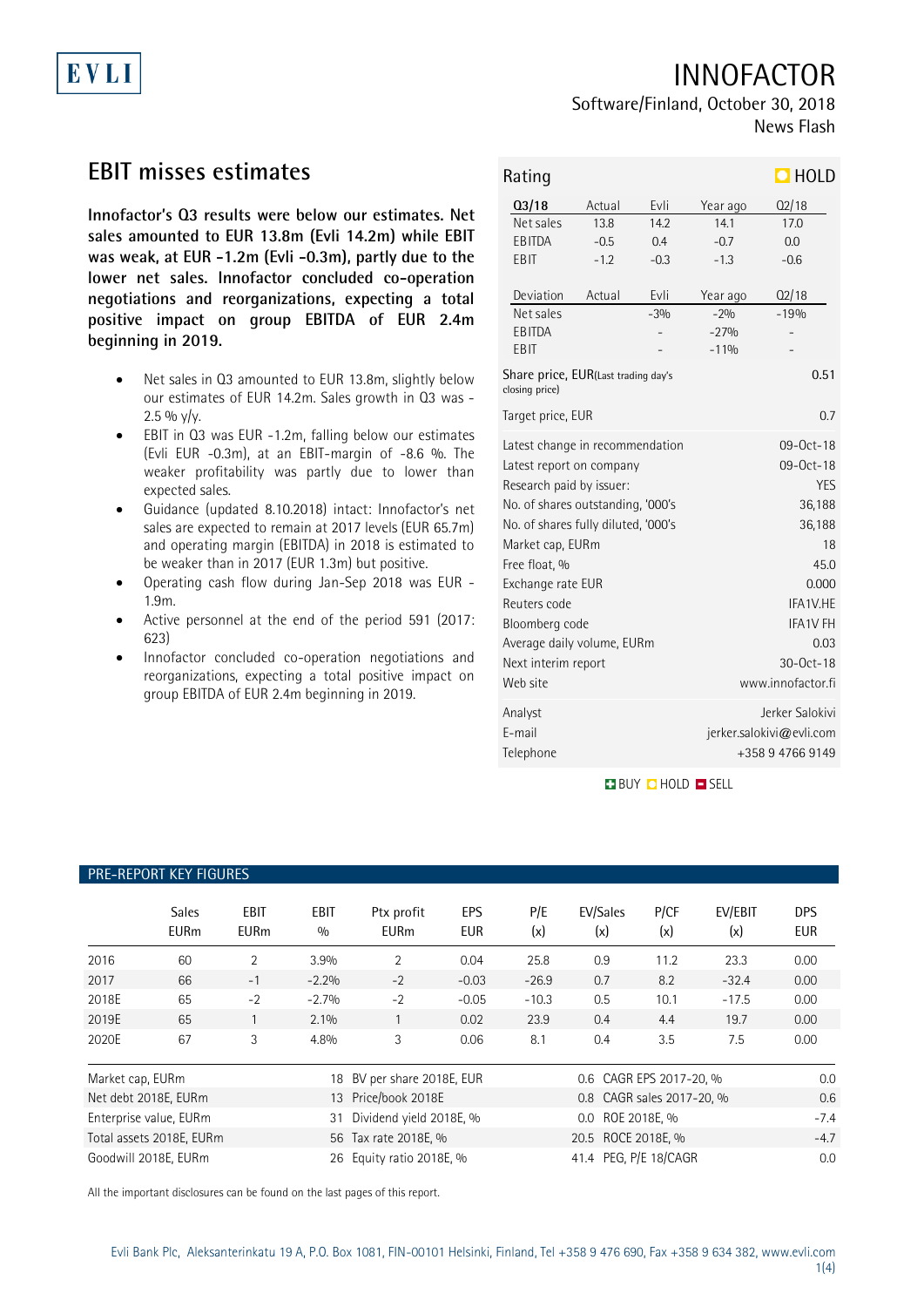#### Important Disclosures

Evli Research Partners Plc ("ERP") uses 12-month target prices. Target prices are defined by utilizing analytical techniques based on financial theory including (but not limited to) discounted cash flow analysis and comparative valuation. The selection of valuation methods depends on different circumstances. Target prices may be altered on the basis of new information coming to light in the underlying company or changes in interest rates, changes in foreign exchange rates, other securities prices or market indices or outlook for the aforementioned factors or other factors that may change the conditions of financial markets. Recommendations and changes by analysts are available at https://research.evli.com/JasperAllModels.action?authParam=key;461&tauthParam=x;G3rNagWrtf7K&tauthType=3 Detailed information about the valuation or methodology and the underlying assumptions is accessible via ERP: [http://research.evli.com](http://research.evli.com/) Investment recommendations are defined as follows: Target price compared to share price Recommendation<br>  $\leq -10\%$  $\langle 5, 10, 10 \rangle$  SELL<br>  $\langle -10, 6, 10 \rangle$  SELL<br>  $\langle 10, 10, 10 \rangle$  $-10 - (+10) \%$  HOL<br>  $> 10 \%$  BUY  $> 10\%$ ERP's investment recommendation of the analyzed company is in general updated  $2 - 4$  per year. 56% 60% 50% 40% 33% 30% 20% 10% 10%  $O%$ Sell Hold Buy

The graph above shows the distribution of ERP's recommendations of companies under coverage in 16th of April 2018. If recommendation is not given, it is not mentioned here.

#### Name(s) of the analyst(s): Salokivi

This research report has been prepared by Evli Research Partners Plc ("ERP" or "Evli Research"). ERP is a subsidiary of Evli Bank Plc. Production of the investment recommendation has been concluded on 09.10.2018, 8:30. This report has been published on 30.10.2018, 9:20.

None of the analysts contributing to this report, persons under their guardianship or corporations under their control have a position in the shares of the company or related securities.

The date and time for any price of financial instruments mentioned in the recommendation refer to the previous trading day's closing price(s) unless otherwise stated in the report.

Each analyst responsible for the content of this report assures that the expressed views accurately reflect the personal views of each analyst on the covered companies and securities. Each analyst assures that (s)he has not been, nor are or will be, receiving direct or indirect compensation related to the specific recommendations or views contained in this report.

Companies in the Evli Group, affiliates or staff of companies in the Evli Group, may perform services for, solicit business from, hold long or short positions in, or otherwise be interested in the investments (including derivatives) of any company mentioned in the publication or report.

Neither ERP nor any company within the Evli Group have managed or co-managed a public offering of the company's securities during the last 12 months prior to, received compensation for investment banking services from the company during the last 12 months prior to the publication of the research report.

ERP may pursue an assignment from the issuer(s) of the financial instruments mentioned in the recommendation or this report. These assignments may have a limited economic or financial impact on ERP and/or Evli. Under such assignments ERP may perform services including, but not limited to, arranging investor meetings or –events, investor relations communication advisory and production of research material.

ERP has signed an agreement with the issuer of the financial instruments mentioned in the recommendation, which includes production of research reports. This assignment has a limited economic and financial impact on ERP and/or Evli. Under the assignment ERP performs services including, but not limited to, arranging investor meetings or –events, investor relations communication advisory and production of research material.

ERP or another company within the Evli Group does not have an agreement with the company to perform market making services.

For the prevention and avoidance of conflicts of interests with respect to this report, there is an information barrier (Chinese wall) between Investment Research and Corporate Finance units concerning unpublished investment banking services to the company. The remuneration of the analyst(s) is not tied directly or indirectly to investment banking transactions performed by Evli Bank Plc or any company within Evli Group.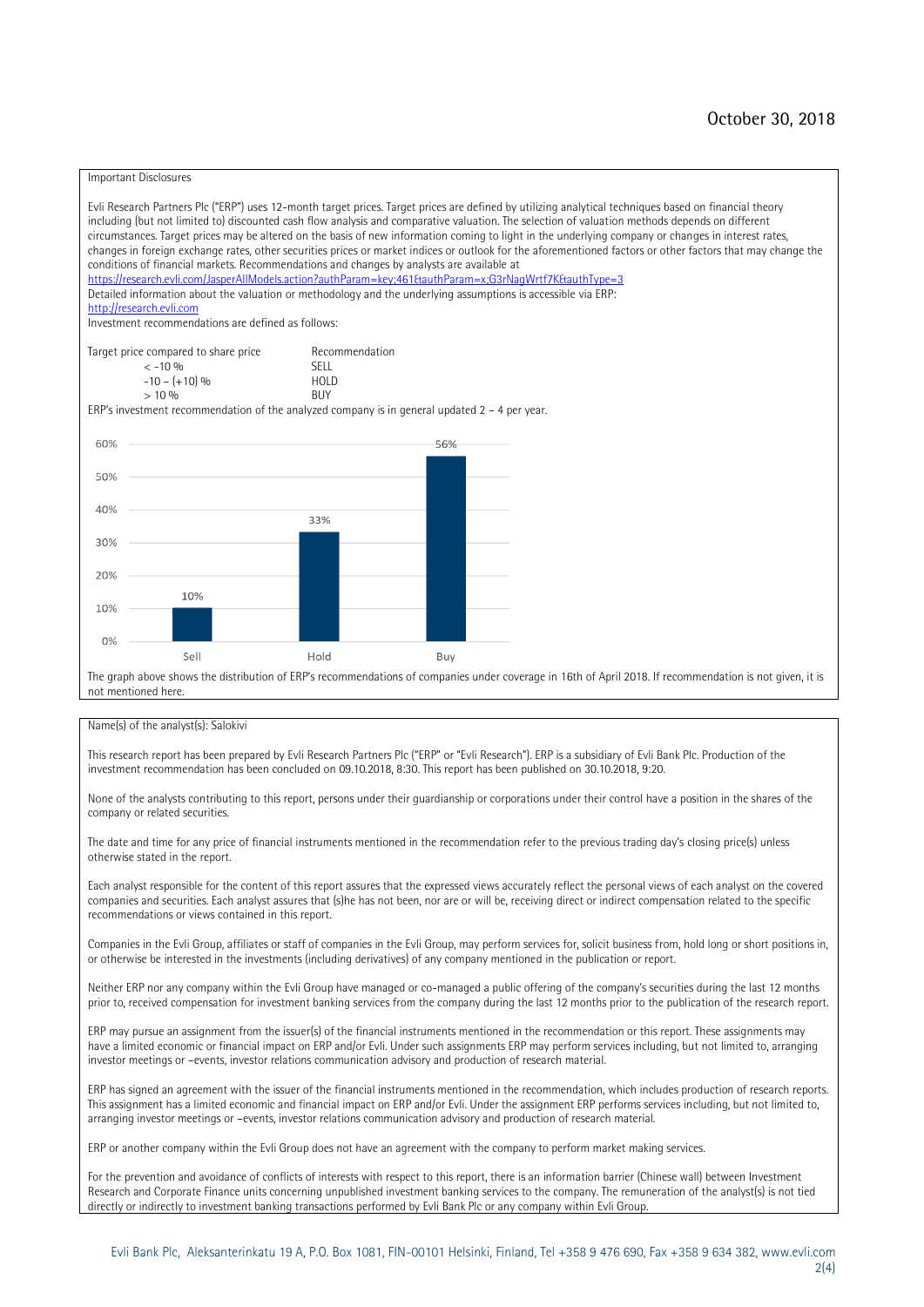This report has not been disclosed to the company prior to its dissemination.

This report is provided and intended for informational purposes only and may not be used or considered under any circumstances as an offer to sell or buy any securities or as advice to trade any securities.

This report is based on sources ERP considers to be correct and reliable. The sources include information providers Reuters and Bloomberg, stock-exchange releases from the companies and other company news, Statistics Finland and articles in newspapers and magazines. However, ERP does not guarantee the materialization, correctness, accuracy or completeness of the information, opinions, estimates or forecasts expressed or implied in the report. In addition, circumstantial changes may have an influence on opinions and estimates presented in this report. The opinions and estimates presented are valid at the moment of their publication and they can be changed without a separate announcement. Neither ERP nor any company within the Evli Group are responsible for amending, correcting or updating any information, opinions or estimates contained in this report. Neither ERP nor any company within the Evli Group will compensate any direct or consequential loss caused by or derived from the use of the information represented in this publication.

All information published in this report is for the original recipient's private and internal use only. ERP reserves all rights to the report. No part of this publication may be reproduced or transmitted in any form or by any means, electronic, mechanical, photocopying, recording or otherwise, or stored in any retrieval system of any nature, without the written permission of ERP.

This report or its copy may not be published or distributed in Australia, Canada, Hong Kong, Japan, New Zealand, Singapore or South Africa. The publication or distribution of this report in certain other jurisdictions may also be restricted by law. Persons into whose possession this report comes are required to inform themselves about and to observe any such restrictions.

Evli Bank Plc is not registered as a broker-dealer with the U. S. Securities and Exchange Commission ("SEC"), and it and its analysts are not subject to SEC rules on securities analysts' certification as to the currency of their views reflected in the research report. Evli Bank is not a member of the Financial Industry Regulatory Authority ("FINRA"). It and its securities analysts are not subject to FINRA's rules on Communications with the Public and Research Analysts and Research Reports and the attendant requirements for fairness, balance and disclosure of potential conflicts of interest. This research report is only being offered in U.S. by Auerbach Grayson & Company, LLC (Auerbach Grayson) to Major U.S. Institutional Investors and is not available to, and should not be used by, any U.S. person or entity that is not a Major U.S. Institutional Investor. Auerbach Grayson is a broker-dealer registered with the U.S. Securities and Exchange Commission and is a member of the FINRA. U.S. entities seeking more information about any of the issuers or securities discussed in this report should contact Auerbach Grayson. The securities of non-U.S. issuers may not be registered with or subject to SEC reporting and other requirements.

ERP is not a supervised entity but its parent company Evli Bank Plc is supervised by the Finnish Financial Supervision Authority.